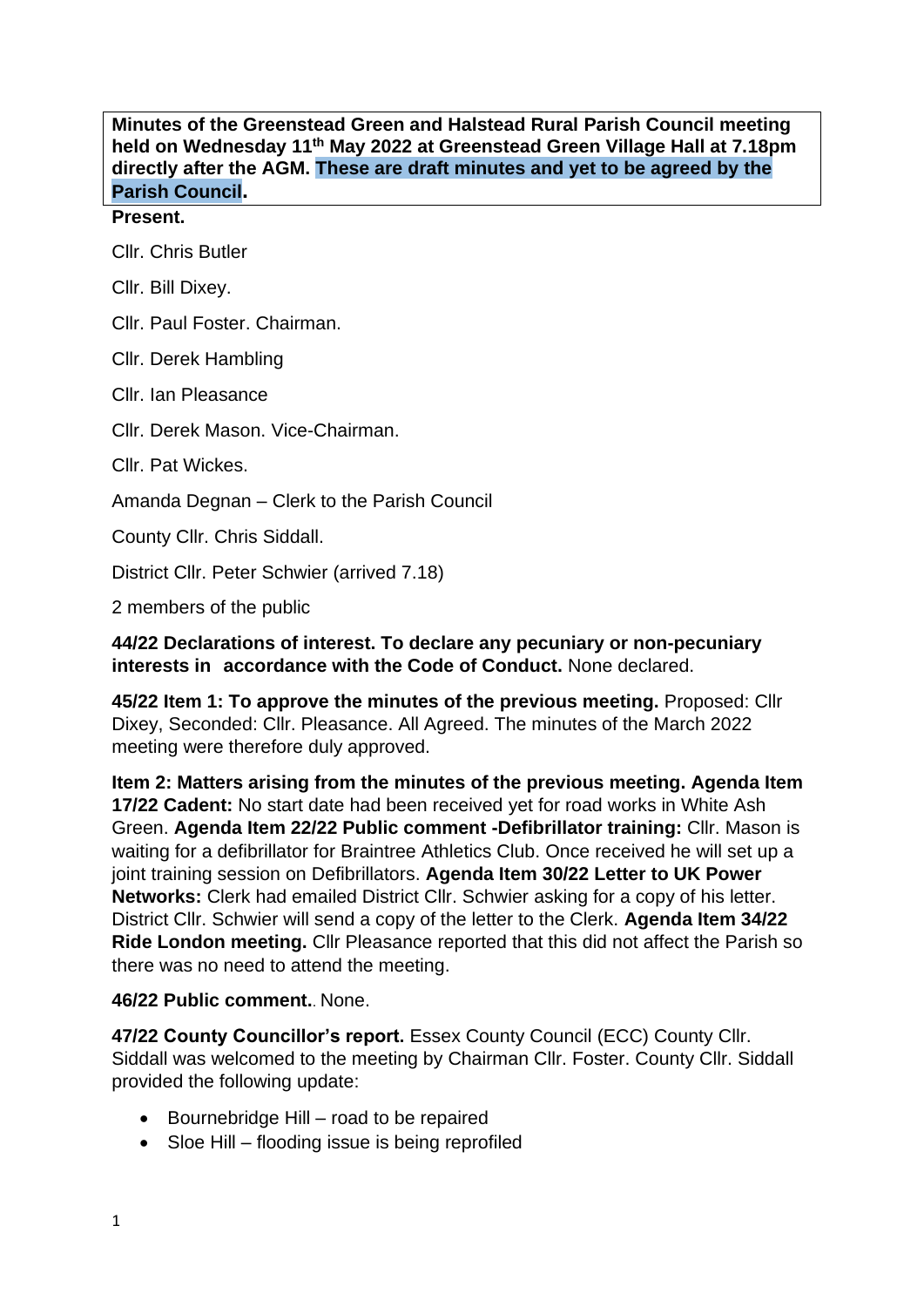- Cycle path work progressing on it. The Earls Colne to Coggeshall part is going ahead.
- Oak Road, Halstead applying for Quiet Lane status
- £280 million for the repair of potholes. All ECC Councillors have been asked to provide a list of 38 potholes to be repaired.

County Cllr. Siddall then took questions from the meeting. Cllr. Dixey reported that ECC Highways had done a temporary repair in Star Stile Lane but nothing else. County Cllr. Siddall to investigate further.

There being no further questions Chairman Cllr. Foster thanked County Cllr. Siddall for his report.

**48/22 District Councillor's report.** Chairman Cllr. Foster welcomed Braintree District Council (BDC) District Cllr. Schwier to the meeting. District Cllr. Schwier provided the following update:

- It is hoped to hear soon from the Planning Inspectorate regarding Part 2 of the Local Plan.
- Attending Planning and Licensing committees
- Jubilee: information on BDC's website about events
- Involved with a working panel looking at enforcement strategies
- Planning Enforcement had increased by 5 staff members
- New BDC Chairman Cllr Andrew Hensman is the first Autistic Chairman in England.
- There is a statement on BDC's website regarding Weathersfield Airfield, the proposed prisons and the Ministry of Justice.
- He had complained to the cabinet lead for Planning about S106 money from large developments taking place in the parish not going to Greenstead Green but instead to Halstead. This is now being looked at.

District Cllr. Schwier then took questions from the meeting. Cllr. Mason raised concerns about delays regarding planning decisions. District Cllr. Schwier explained the Planning Committee is now meeting twice a month whereas last year it had been once a month but will feedback concerns to the cabinet lead for Planning. Cllr. Mason also raised concerns regarding ECC Highways and recent decisions made by them regarding large scale developments. It was felt that S278 agreements should be required by ECC to obtain funding for highways from developers. BDC is also looking at Community Infrastructure Levies (CIL) for developments.

There being no further questions Chairman Cllr. Foster thanked District Cllr Schwier for his report. District Cllr. Schwier left the meeting at 7.50pm

**49/22 Finance: Item 1. To agree the accounts for payment.** Proposed Cllr. Foster, Seconded Cllr. Mason. All agreed. The motion was duly carried.

| <sub>SO</sub> | Mrs A Degnan         | £333.34 | April Salary pd<br>15/04/22 |
|---------------|----------------------|---------|-----------------------------|
| <b>BACs</b>   | <b>EALC and Nalc</b> | £198.26 | membership fee              |
| <b>BACs</b>   | <b>BALC</b>          | £40.00  | membership fee              |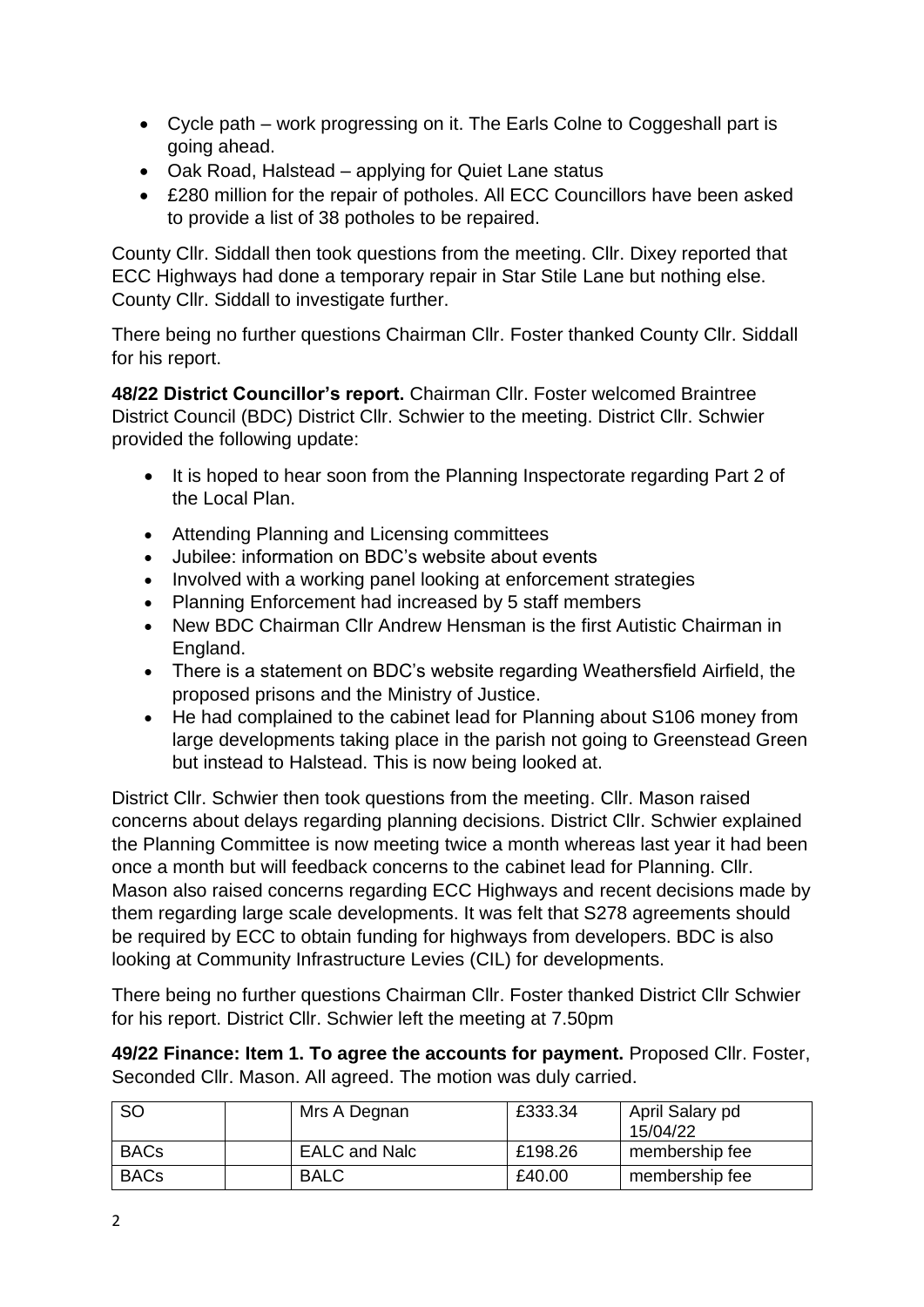| <b>BACs</b> | <b>BHIB</b>                           | £589.08   | insurance                       |
|-------------|---------------------------------------|-----------|---------------------------------|
| <b>BACs</b> | <b>Richard Edwards</b>                | £366.00   | Audit                           |
| <b>BACs</b> | D.Mason                               | £539.00   | Gate                            |
| <b>BACs</b> | <b>Village Hall</b>                   | £16.00    | $11/5/22$ meeting               |
| <b>BACs</b> | <b>Village Hall</b>                   | £16.00    | 19/5/22 meeting                 |
| <b>SO</b>   | Mrs A Degnan                          | £333.34   | May Salary to be pd<br>15/05/22 |
| <b>BACs</b> | Mrs A Degnan                          | £14.00    | <b>Expenses</b>                 |
|             | <b>Total payments for May</b><br>2022 | £2,445.02 |                                 |

**Item 2. To agree to the Clerk reclaiming VAT of just over £856.25.** Proposed Cllr. Hambling, Seconded Cllr. Mason. All agreed. The motion was duly a carried.

**50/22 To receive and approve the Annual Governance Return. (AGAR) Item 1: The Annual Internal Audit Report is received and noted.** Proposed Cllr. Foster, Seconded Cllr. Dixey. Received and noted. **Item 2: The Annual Governance Statement (Section 1) is approved.** Proposed Cllr. Foster, Seconded Cllr. Dixey. All agreed. Approved. **Item 3: The Accounting Statements (Section 2) are approved.** Proposed Cllr. Foster, Seconded Cllr. Dixey. All agreed. Approved. **Item 4: The Certificate of Exemption is approved.** Proposed Cllr. Foster, Seconded Cllr. Dixey. All agreed. Approved.

# **51/22 Planning and Braintree District Council Planning applications.**

Item 1: APPLICATION NO :22/00939/FUL DESCRIPTION: Stable block and equestrian manege with a 30m x 45m exercise arena. LOCATION: Ayletts Farm, Plaistow Green Road, Greenstead Green. Greenstead Green and Halstead Rural Parish Council made the following response 'No Objection' subject to landscaping being put in place on the north boundary. Proposed Cllr. Foster, Seconded Cllr. Dixey. All agreed.

With the Chair's discretion the following two applications were discussed:

APPLICATION NO :22/01166/VAR DESCRIPTION: Variation of Condition 2 (Approved Plans) of permission 21/02218/FUL granted 06/04/2022 for: Erection of 1 x two-storey detached dwelling and attached outbuilding utilising existing vehicular access. Variation would allow: -Dwelling to be extended to the rear and balcony at rear over approved flat roof. LOCATION: Land Southwest Of, Westwell, White Ash Green. Greenstead Green and Halstead Rural Parish Council made the following response 'No Objection.' Proposed Cllr. Foster, Seconded Cllr. Mason. All agreed.

APPLICATION NO: 22/01034/FUL DESCRIPTION: Detached cart lodge/garden store LOCATION Forest Nursery, White Ash Green, Halstead Greenstead Green and Halstead Rural Parish Council made the following response 'No Objection'. Proposed Cllr. Pleasance, Seconded Cllr. Hambling. All agreed.

**Item 2: For information only.** Application Number 21/03699/HH - Brambles, White Ash Green, Halstead. Cart lodge. No Objection. Cllr. Pleasance declared an NPI. Planning decision – pending.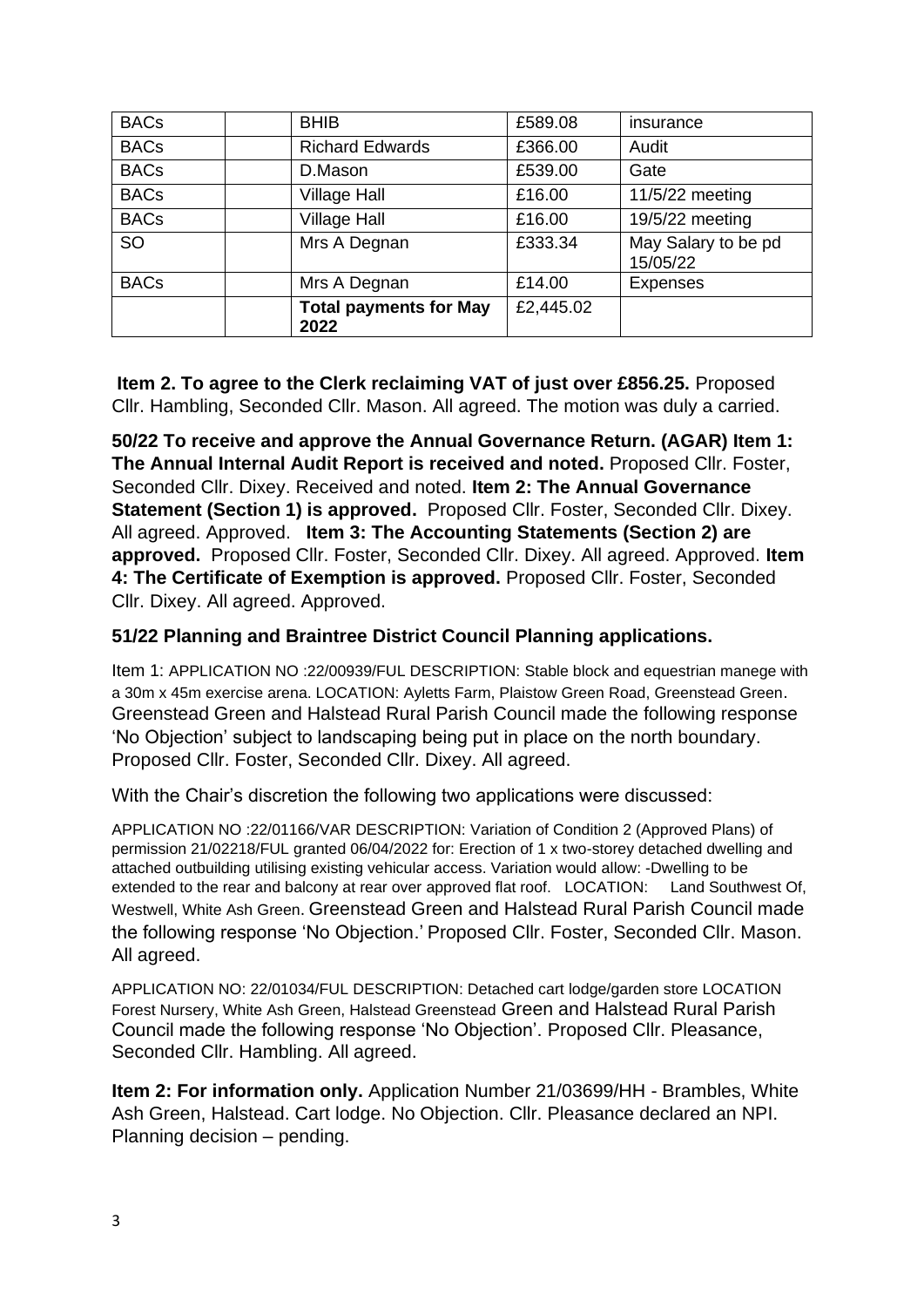Application Number 22/00773/HH - The Coach House, Russells Road, Greenstead Green. Granny wing. No objection but with the condition that it cannot be sold off as a separate unit. Planning decision – pending.

Application Number 22/00682/HH - Lone Star Barn, Gladfen Hall Road, Greenstead Green. Changes to windows. No objection. Planning decision – pending.

Application Number 22/00697/HH - Star Stile House, Colne Engaine Road, Greenstead Green. Retention of tennis court. No objection. Cllr. Dixey declared an NPI. Planning decision – pending.

Application Number: 22/00473/ELD – Chaseways, Russells Road, Greenstead Green. Certificate of Lawfulness for an existing use. Land and garage. No objection. Planning decision – Granted.

Update from BDC Planning Committee meeting dated 19<sup>th</sup> April 2022 attended by Cllr. Foster regarding Halstead Hall and Land North of Oak Road. The Chairman, Cllr. Foster had attended the BDC Planning Committee meeting along with Cllr. Pell from Halstead Town Council to object to these two applications which had been recommended for approval by BDC Planning Officers. Chairman Cllr. Foster had read out the following statements regarding these two applications:

### **App Ref 21 02449 FUL – Halstead Hall, Braintree Road, Greenstead Green**

Greenstead Green and Halstead Rural Parish Council was initially supportive of this application when we were consulted in August last year. The applicant appeared to have taken on board the reasons why the August 2020 planning appeal was dismissed. That appeal sought permission for a 25-unit dementia unit with enabling development of 30 bungalows to fund the unit. At the time, the Planning Inspector found that the Council could only demonstrate a housing land supply of 4.4 years. The Inspector also found that there is an inadequate provision of specialist dementia care and that this is likely to result in a significant need in the coming years. He gave the provision of a 25-bedroom specialist dementia care unit significant weight.

So why is the Parish Council now objecting to the scheme?

Firstly, the description of the proposed development before you is, as submitted in August 2021, a 25-bed dementia unit and the erection of 20 bungalows. There is no mention of any houses.

Yet, the scheme is materially different to that which is before you tonight - from 20 bungalows to 14 houses and 6 bungalows. It is unclear why officers have decided not to ask the applicant to reapply as the description of the development is incorrect and misleading.

Secondly, the site is unallocated in both the adopted Local Plan and in the emerging Section 2 Plan. The fact that the Council can now demonstrate that it has a 5-year housing land supply means that the titled balance no longer applies. Sites which are proposed to be allocated within Section 2 which will become adopted allocations and significantly boost the Council's 5-year land supply. As members will recall, they voted to refuse planning permission last month for 200 houses at Bournebridge Hill, Halstead, on the grounds that the Council can now demonstrate a 5-year housing supply.

The proposed 20 residential units are therefore contrary to both the NPPF and the Development Plan. If the Council is to be consistent in its approach to unallocated sites in the countryside, then it needs to refuse this application for the same reason as the Bournebridge application. In the planning balance, officers have incorrectly given significant weight to the provision of six affordable units and only moderate weight to conflict with the development plan when it should be the opposite - the principle of residential development on this site is contrary to policy and should be given significant, not moderate weight.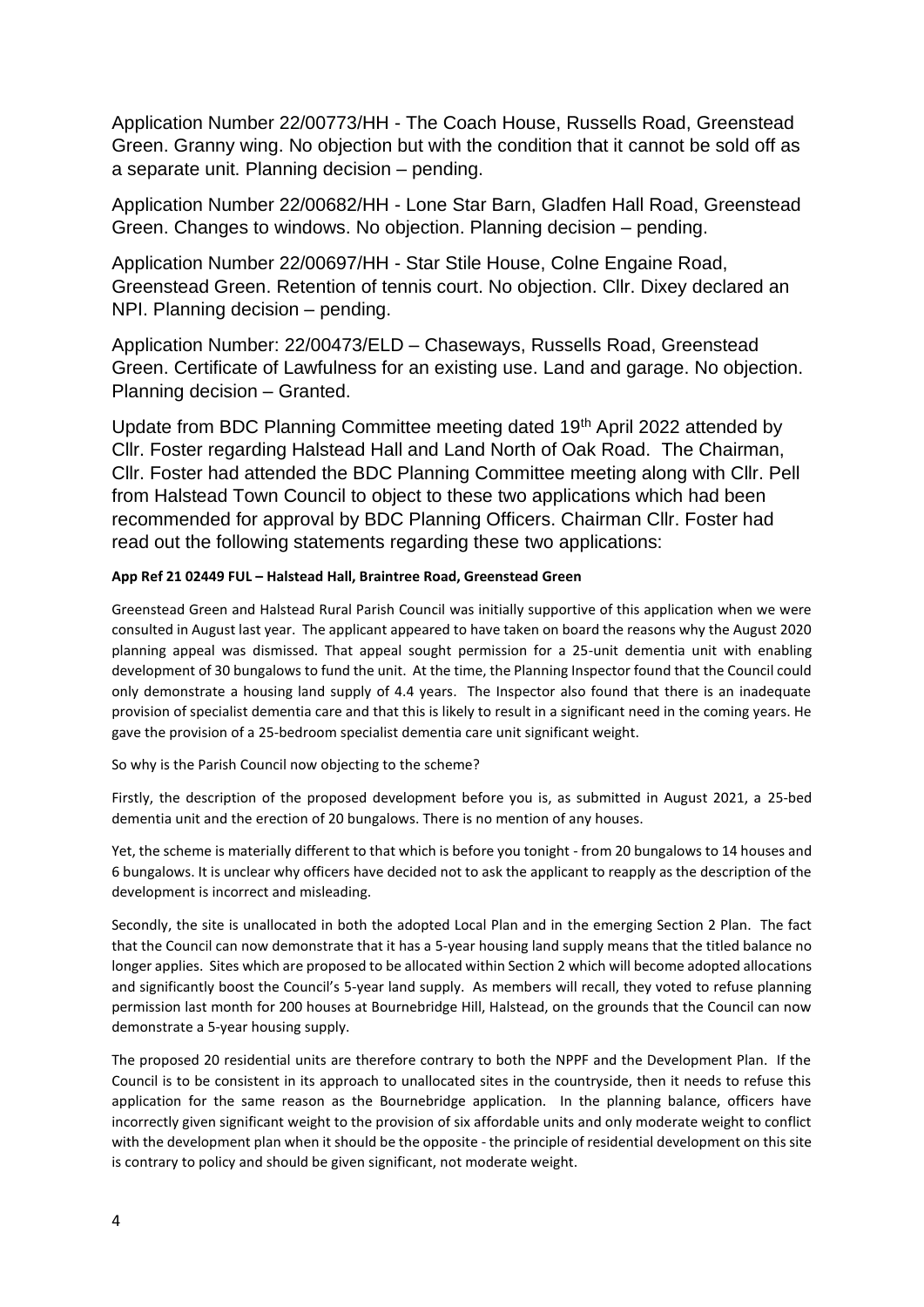Thirdly, this application comprises two distinct elements – the dementia care unit and the 20 dwellings – and they are not linked. The need for more dementia care is abundantly clear as Care England has stated in its response. Yet, there is no guarantee whatsoever that the dementia unit will ever be built. Members should give very significant weight to the statement by your officers at paragraph 14.3.4. The applicant can choose never to implement the dementia unit, yet they are free to build 20 dwellings for profit.

Fourthly, the proposed legal agreement makes no provision for any financial contribution towards Greenstead Green and Halstead Rural Parish. The parish has an open spaces plan which sets out where section 106 money should be directed. The Council's officers have disregarded this.

Finally, we are concerned about the removal of 64 trees and 11 groups of trees which will be lost as a result of the development, of which 50 are to be removed due to poor condition. As officers state, most of the trees are not managed with many trees dead and dying and most in need of basic crown pruning maintenance works. The applicant has failed to carry out even basic management of its own estate – this should be given significant weight in arriving at a decision in respect of tree management

In summary, therefore, we ask members to refuse this application on the same reason as the Bournebridge Hill application – the harm arising from the conflict with the Development Plan outweighs the stated benefits. This application was granted by 9 votes to 3 with S106 monies going to Halstead.

#### **App Ref 21 03101 FUL – Land north of Oak Road, Halstead**

Greenstead Green and Halstead Rural Parish Council accept that the principle of residential development has been accepted on this site which lies just within Halstead Town Council's area. We have two concerns about this development.

First, we wish to express our concern about the impact of generated traffic upon Oak Road, Letches Lane, and Tidings Hill. These roads are likely to become considerably busier and more congested when this development is fully occupied. Officers state that future residents will have a variety of options such as walking and public transport. The site is 1.3 km from the nearest pharmacy and 1.6km from the nearest food store. The reality is that most people will drive.

The site is 1.2km from the nearest primary school and almost 2km to Ramsey Academy School. The development will generate 21 primary school aged children and 14 secondary school aged children. The reality is that most parents will probably take their children to school by car, adding to more traffic on these roads.

The Parish Council questions officers' views that this is a sustainable location with access to services and facilities within easy reach of walking.

Secondly, the Parish Council is concerned that the landscape masterplan that accompanies the planning application makes very little provision for new trees and hedgerows along the southern edge of the site with Oak Road. This will form the new boundary between the southern urban edge of Halstead and the rural countryside. The landscape and visual assessment that accompanies the planning application does not refer to views into the site from the south along Tidings Hill. The photo viewpoints in the addendum to the LVA, notably viewpoint 5 from public footpath 88-21 and photo viewpoint 7 from public footpath 88-22 shows that there are significant gaps in the existing intervening tree cover. Moreover, the photographs were all taken in May 2018 when trees and hedgerows were in full leaf. There is no recognition in either the LVA or the addendum that there will be greater landscape intrusion into the rural countryside from this development during the winter months when viewed from the public rights of way network to the south of the development. This is also not referred to in your officer's report.

We would therefore ask that a new condition is added to the recommended list of conditions, requiring the applicant submit a detailed landscape mitigation scheme prior to commencement of development which specifically addresses how the impacts of the development will be mitigated with additional landscaping along the southern edge of the development. This should include photo viewpoints taken during the winter when the site is more exposed to views from the south. We would wish to be consulted on the draft scheme so that our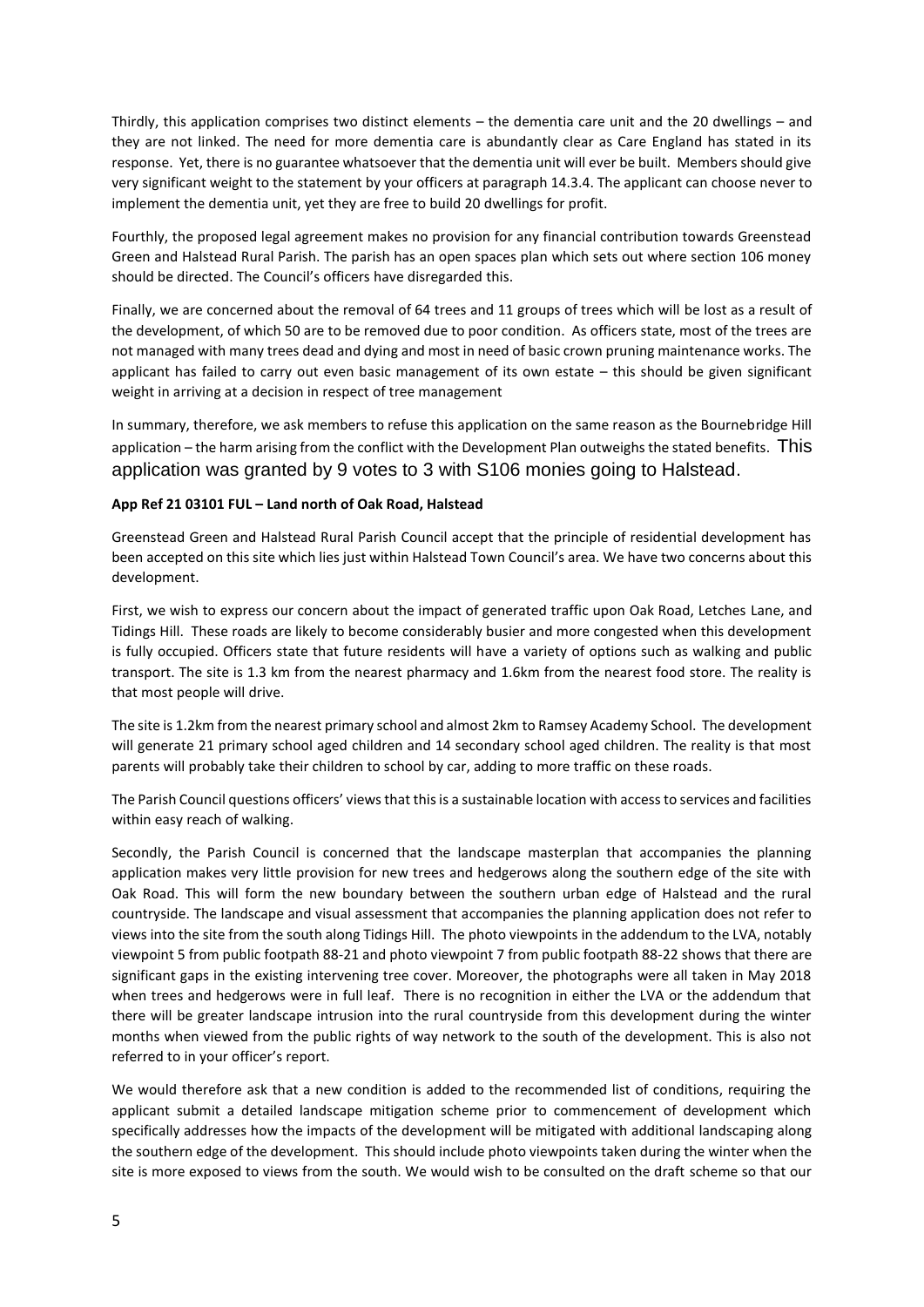views are taken into account by officers. This application was granted but with the understanding that the landscape boundary was improved from that shown.

**52/22 Playing Field. Item 1: Update on the installation of new gate for Playing Field. Cllr. Mason** This had been installed. It was agreed that a new hasp and combination padlock should be purchased and fitted to the gate to prevent unauthorised access. A sign will also be placed on the gate with details of who to call to gain access to the site. Cllr. Hambling reported that he had re-staked the goalposts and placed a sign on them explaining why they should be secure. Cllr. Mason and Hambling were thanked for their work in these matters. **Action:** Fencing and small gate to be added to next agenda. Cllr Mason to purchase hasp and combination padlock and sign. **Item 2: Update on new information signs. Cllr. Mason.** Cllr Mason had ordered 'No Dogs' and 'Play Equipment to be used under adult supervision' signs. He will fit them when they arrive.

**53/22 To decide if the Parish Council wish to take part in the Street Cleansing Agreement.** It was proposed not to take part in this. Proposed Cllr. Foster, Seconded Cllr Butler. All agreed. **Action:** Clerk to inform BDC of decision. To note that Chairman Cllr. Foster is now a 'Green Champion' in his area.

**54/22 Highways: Parish Councillors reports.** Cllr Butler reported that the drains are still blocked at Ravens Hall Road and now smell due to the sewage drain being blocked 2 weeks ago. This had been an ongoing situation for 10 years. Highways clear the gullies but not the drain which is the problem. To be reported. The road to Greensted Hall has potholes.

Cllr Wickes – Burtons Green- deep pothole outside her house. To be reported.

Cllr Pleasance – White Ash Green (WAG) – Still have a problem with the verges being eroded at WAG and the sign to Gosfield blocking the footpath. Cllr Pleasence asked if Russells Road could be made a Quiet Lane. **Action:** Quiet Lanes to be placed on the July Agenda. Cllr Pleasance left the meeting at 8.38pm

Cllr. Wickes asked a question of County Cllr. Siddall regarding the provision of schools in the area and funding for them. County Cllr. Siddall replied that Halstead Town Council had also asked this question and he is looking into it..

**55/22 To consider a request from Greenwatch to replace the dead tree in the Playing Field with a new one for the Jubilee.** Cllr. Hambling explained that this is to the right of the playing field gate. It was asked that the dead tree be cut up and left to become a 'bug hotel.' There was a brief discussion and in theory the Parish Council is happy for the tree to be replaced and the one at Plaistow Green but wish to know who was going to pay for it. County Cllr. Siddall suggested applying for funding from his Locality Grant. **Action:** Clerk to obtain a quote for two native trees for a local supplier.

**56/22 Conservation: Item 1: To consider applying for funding for ponds.** Cllr. Butler is the Chair for the Farming and Wildlife Group (FWAG) who are behind this project. This is already being conducted in the parish **Item 2: To consider the**